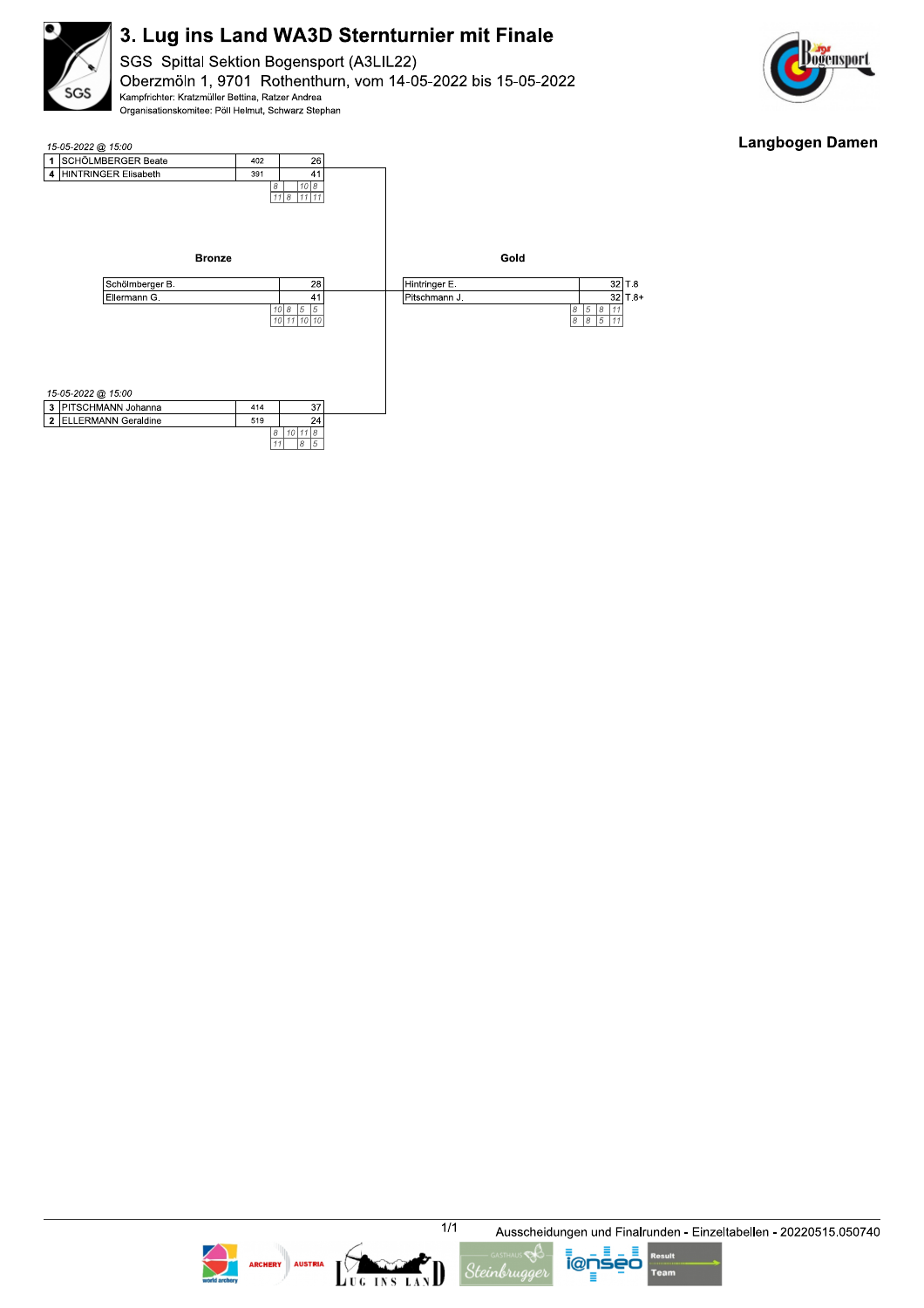

SGS Spittal Sektion Bogensport (A3LIL22) Oberzmöln 1, 9701 Rothenthurn, vom 14-05-2022 bis 15-05-2022 Kampfrichter: Kratzmüller Bettina, Ratzer Andrea Organisationskomitee: Pöll Helmut, Schwarz Stephan



### **Langbogen Herren**









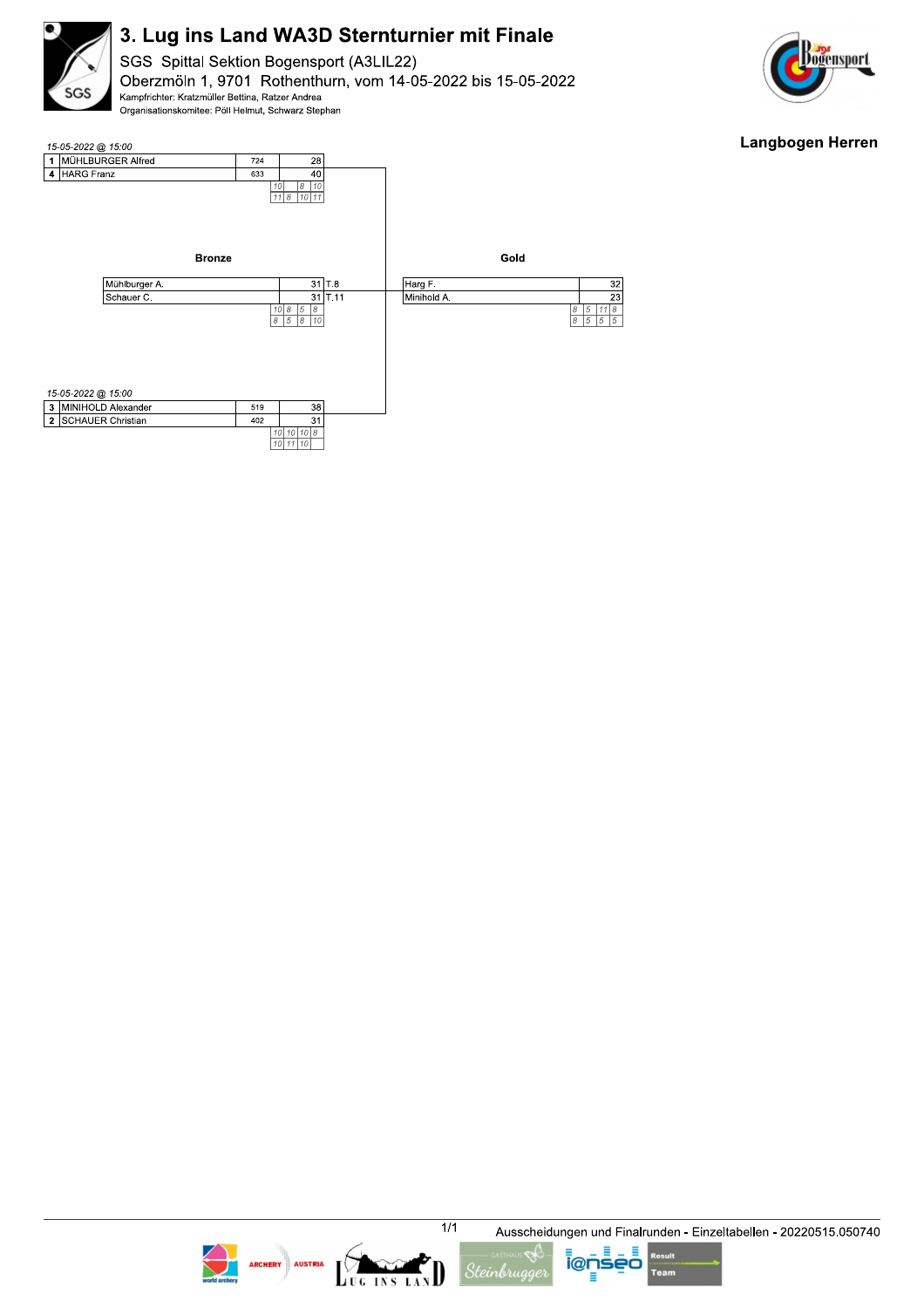

SGS Spittal Sektion Bogensport (A3LIL22) Oberzmöln 1, 9701 Rothenthurn, vom 14-05-2022 bis 15-05-2022 Kampfrichter: Kratzmüller Bettina, Ratzer Andrea Organisationskomitee: Pöll Helmut, Schwarz Stephan



### **Traditional Damen**







LUG INS LAN







Ausscheidungen und Finalrunden - Einzeltabellen - 20220515.050740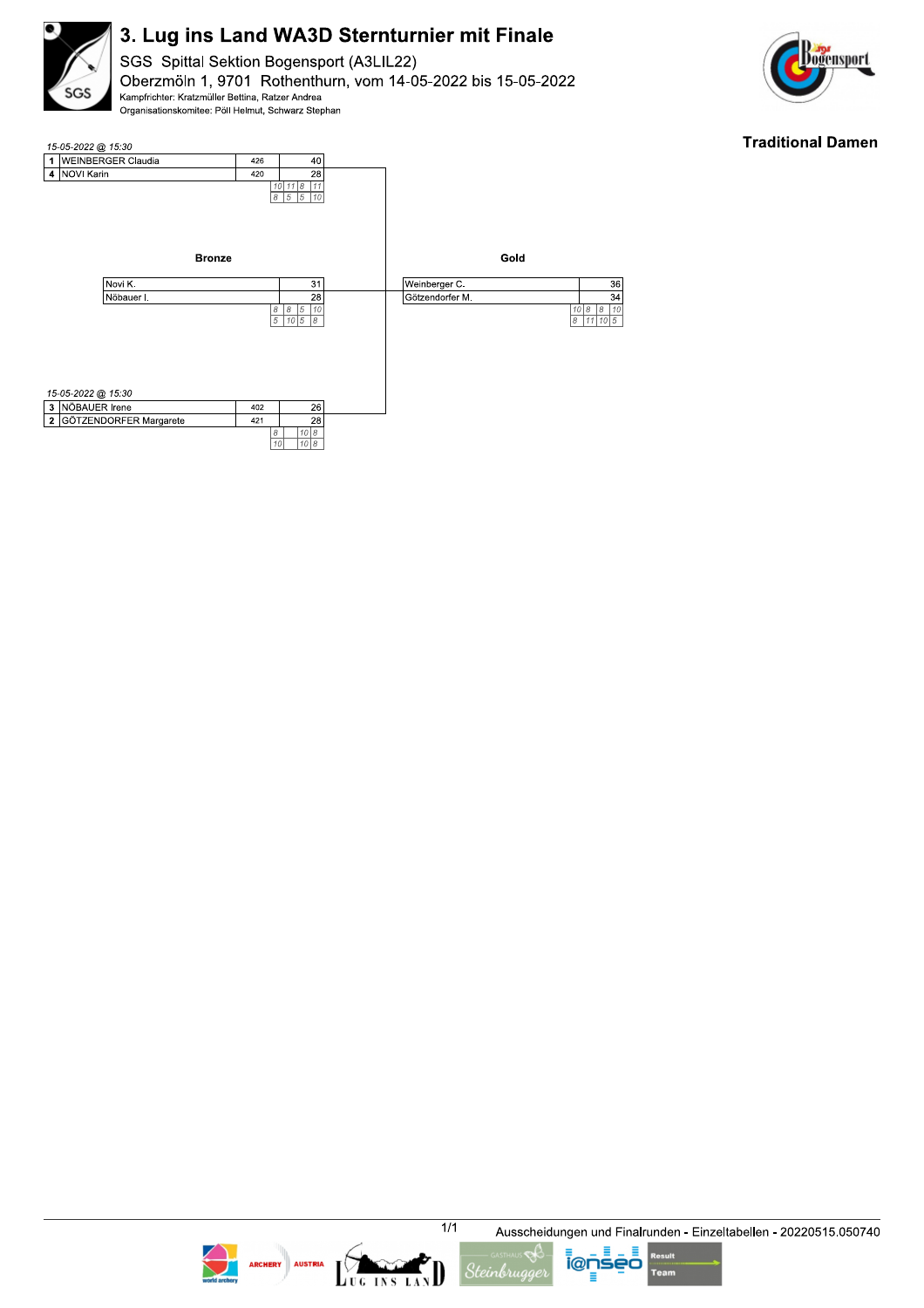

SGS Spittal Sektion Bogensport (A3LIL22) Oberzmöln 1, 9701 Rothenthurn, vom 14-05-2022 bis 15-05-2022 Kampfrichter: Kratzmüller Bettina, Ratzer Andrea Organisationskomitee: Pöll Helmut, Schwarz Stephan



### **Traditional Herren**





LUG INS LAN





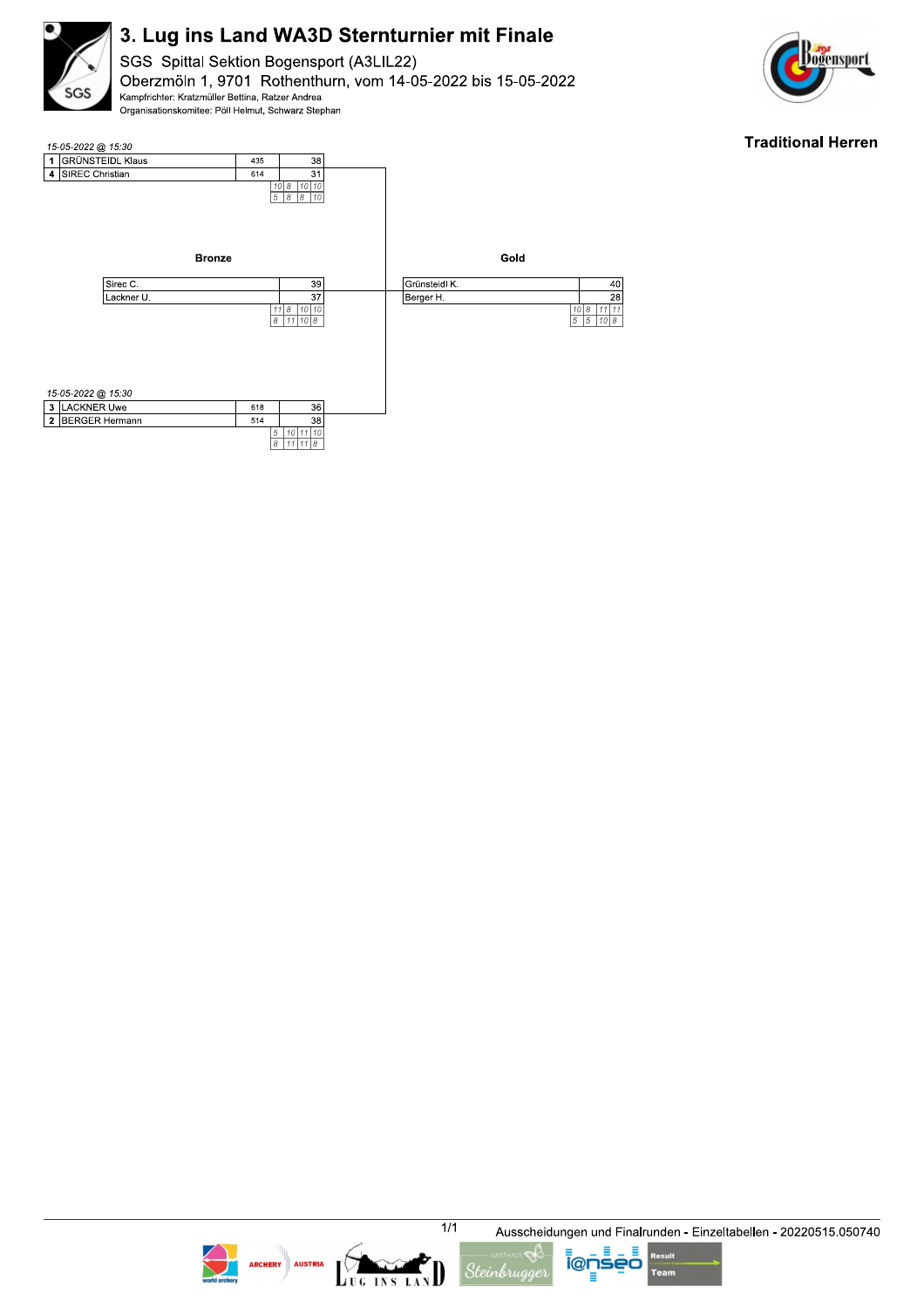

SGS Spittal Sektion Bogensport (A3LIL22) Oberzmöln 1, 9701 Rothenthurn, vom 14-05-2022 bis 15-05-2022 Kampfrichter: Kratzmüller Bettina, Ratzer Andrea Organisationskomitee: Pöll Helmut, Schwarz Stephan



### **Blankbogen Damen**











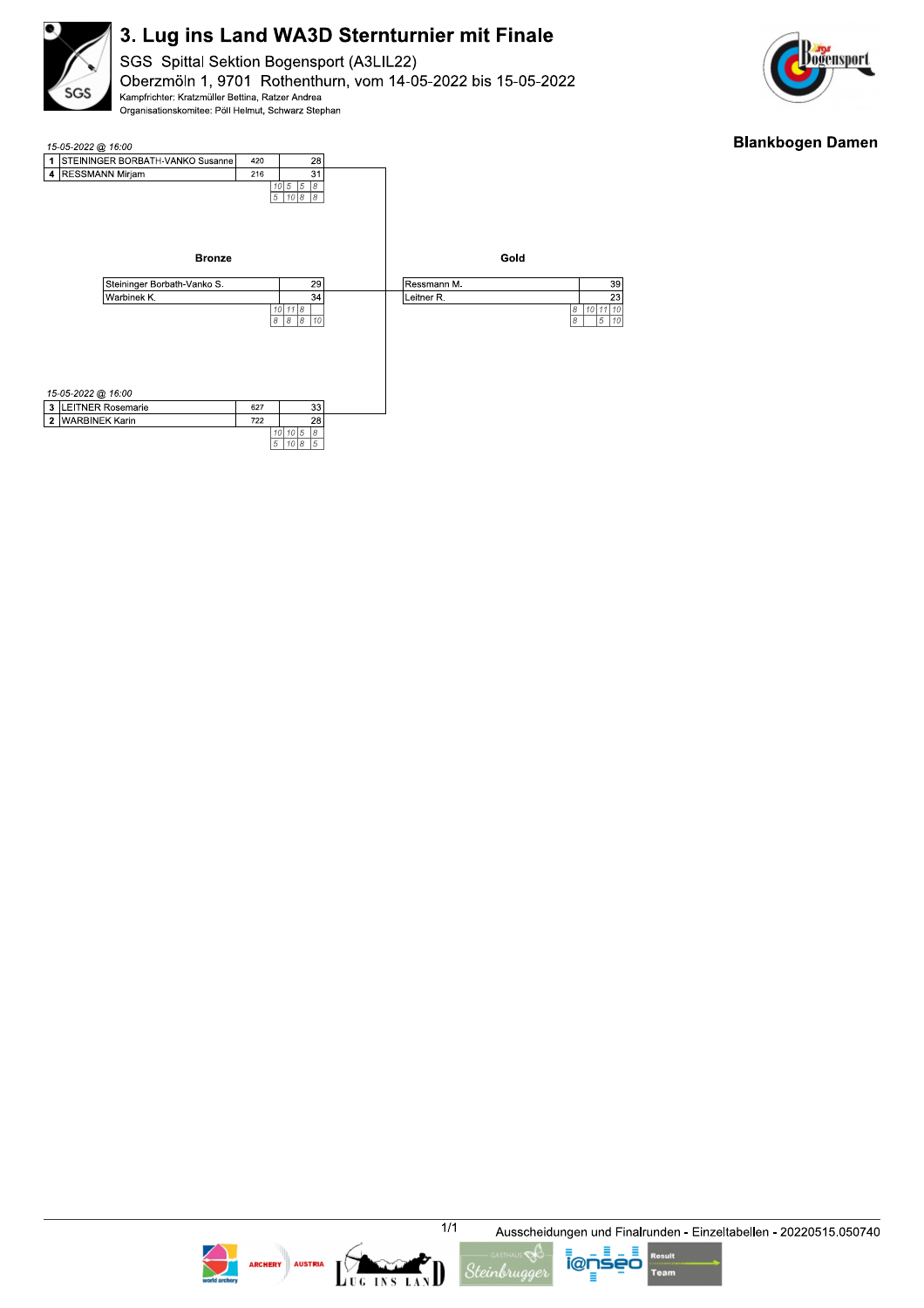

SGS Spittal Sektion Bogensport (A3LIL22) Oberzmöln 1, 9701 Rothenthurn, vom 14-05-2022 bis 15-05-2022 Kampfrichter: Kratzmüller Bettina, Ratzer Andrea Organisationskomitee: Pöll Helmut, Schwarz Stephan



### **Blankbogen Herren**